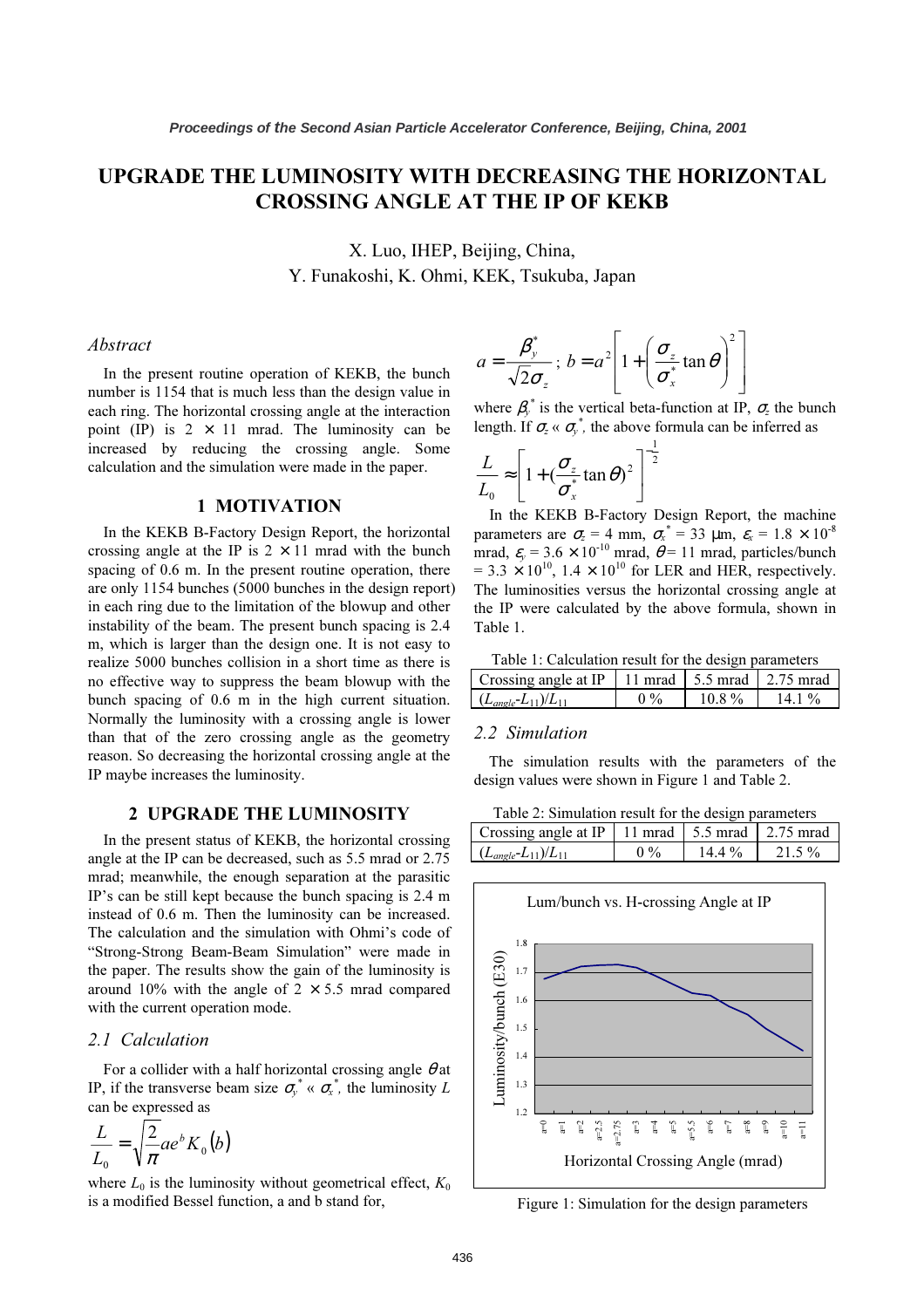We can see that the luminosity with a horizontal crossing angle of 5.5 mrad can be increased over 10%, compared with the case of the horizontal crossing angle of 11 mrad. Of course, if the angle can be reduced further, the luminosity can be increased more. In the present status of KEKB, the horizontal crossing angle of 2.75 mrad is no problem for the optics and the beam-beam interaction at the parasitic IP's as the bunch spacing is large. Then the luminosity can be increased around 20%. But it's sure that the bunch number will be increased in the near future. We should leave the margin for this.

Some simulations for the different operation parameters of KEKB were made. The crossing angle of 5.5 mard was chosen in the simulation. In this case, the current bunch number can be doubled in the future operation. The parameters are the routine operation values from the February to May in 2001. It contained the situations of the vertical tunes above and below the half integer. They all show that the luminosity can be increased and the results are interesting (See Figures 2-5 and Table 3).



Figure 2: Simulation for parameters of March







Figure 4: Simulation for parameters of May



Figure 5: Simulation for parameters of February

| Table 3: Simulation results with the angle of 5.5 mrad |  |  |
|--------------------------------------------------------|--|--|
|                                                        |  |  |

| Month          | Feb     | March    | Anril          |  |
|----------------|---------|----------|----------------|--|
| Lum. increment | $8.8\%$ | $10.7\%$ | $11.2\%$ 13.8% |  |

After decreasing the horizontal crossing angle to  $2 \times$ 4.5 mrad, the simulation of the tune scan for the operation parameters of April (Table 4) was made (see Fig. 6). It shows that the stable working region with the high luminosity is large enough. It is kept almost same as that of 11 mrad.

There is another merit for the beam instability with decreasing the angle. In the routine operation, the beambeam blowup happened sometimes. Maybe the synchrotron-betatron coupling instability is one of the reasons. So changing the crossing angle may improve the synchrotron-betatron coupling instability.